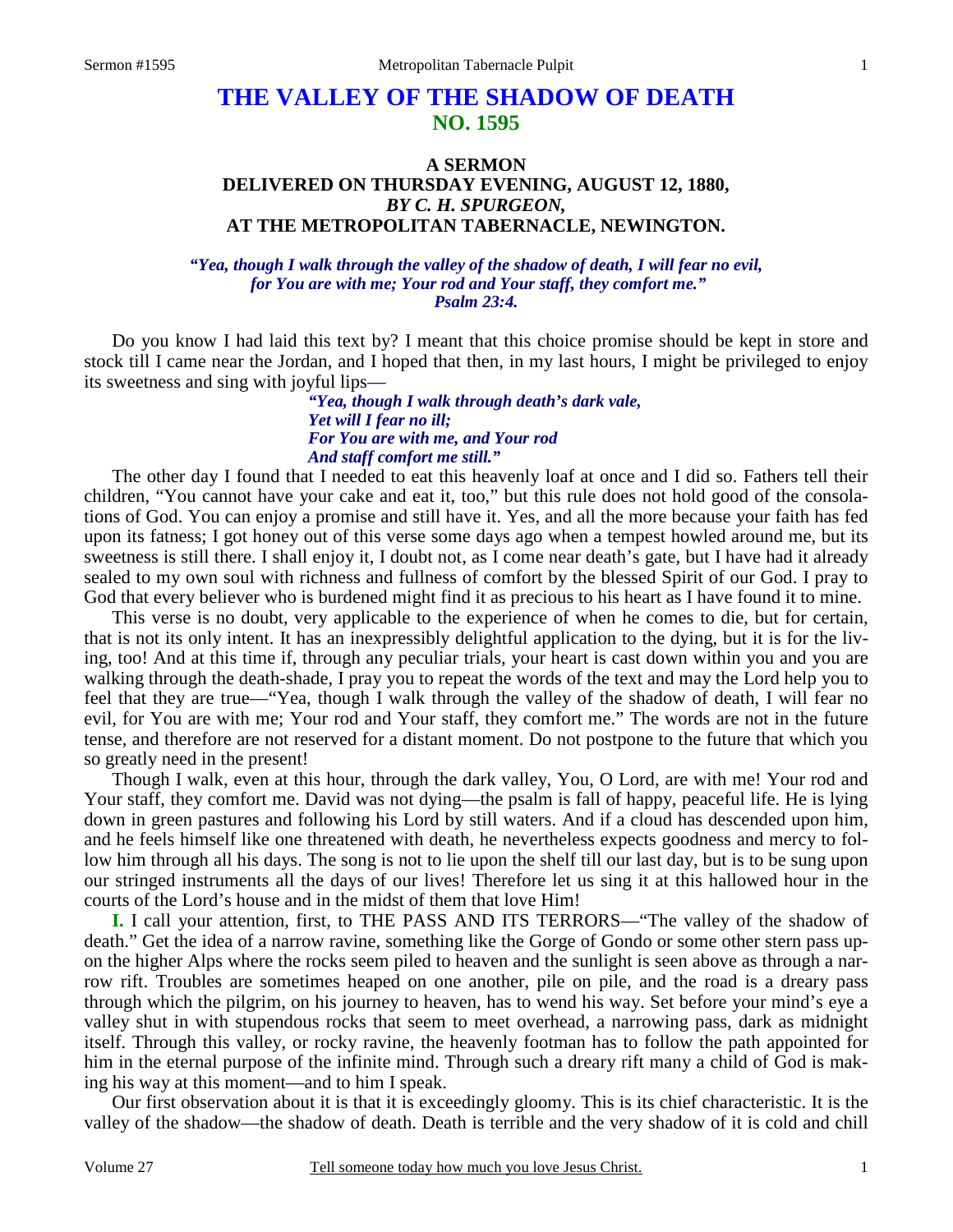and freezes to the marrow. I have stood under rocks which have not merely cooled me, but have cast a horribly damp chill as though the embrace of death had been about me and its cold within me. One hastens to escape from such a deadly shade which has tended to strike you with fever. And such, it seems to me, is the shade cast by the wings of death when the man feels that he is under such trouble that he cannot live and would not even wish to do so if he could. The joy of life has been like the sun under an eclipse and in the chill, dark, damp shade of a terrible sorrow the man has cowered down and beneath the icy touch of doubt has shivered, has felt fevered and frightened and has been as one out of his mind. I speak to some young hearts here who, I hope, know nothing about this gloom. Do not wish to know it! Keep bright while you can. Sing while you may. Be larks and mount aloft and sing as you mount! But there are some of God's people who are not much in the lark line—they are a great deal more like owls. They sit alone and keep silent. Or if they *do* open their mouths, it is to give forth a discontented hoot. Companions of dragons and very suitable companions, too, such mournful ones need all the gentle sympathy we can afford them. Even those who are bright and cheerful do, many of them, occasionally pass through the dreary glen where everything is doleful and their spirits sink below zero.

 I know what wise brethren say, "You should not give way to feelings of depression." Quite right we should no more. But we do. And perhaps when your brain is as weary as ours, you will not bear yourselves more bravely than we do. "But desponding people are very much to be blamed." I know they are, but they are also very much to be *pitied* and, perhaps, if those who blame quite so furiously could once *know* what depression is, they would think it cruel to scatter blame where *comfort* is needed. There are experiences of the children of God which are full of spiritual darkness and I am almost persuaded that those of God's servants who have been most highly favored have, nevertheless, suffered more times of darkness than others. The covenant is never known to Abraham so well as when a horror of great darkness comes over him and then he sees the shining lamp moving between the pieces of the sacrifice. A greater than Abraham was early led of the Spirit into the wilderness and yet, before He closed His life, He was sorrowful and very heavy in the garden. In this heaviness, for which there is a necessity, believers have a black foil which sets out the brightness of eternal love and faithfulness. Blessed be God for mountains of joy and valleys of peace and gardens of delight! But there is a valley of death-shade and most of us have traversed its tremendous glooms.

 Moreover, there are parts of human life which are dangerous as well as gloomy. In journeying through the passes of the East, an escort is usually needed, for robbers lurk among the rocks and shoot down upon the traveler, or block up his way with sword and spear. The name of the Khyber Pass is still terrible in our memories and there are Khybers in most men's lives. There are points in human history that are especially dangerous. Oh, you that are beginners, I do not wish to frighten you! I do not want to tell you that the ways of wisdom are terrible, for they are not! No, "Her ways are ways of pleasantness and all her paths are peace." But, for all that, there are enemies on the road to heaven and there are, "Cut-throat Lanes" where, when the enemy finds your spirits cast down, he pounces upon you unawares with temptation—and before you know it you may be wounded and sorely grieved. There are spots in the valley of death-shade where every bush conceals an adversary; where temptations spring out of the very ground like the fiery serpents from among the desert sand; where the soul is among lions, even among them that are set on the fire of hell! If you have not yet come to that part of your pilgrimage, I am glad of it and I hope that you may be spared it, in answer to that needful prayer, "Lead us not into temptation." But if you are called to walk through this dangerous ravine, what will you do? Why, say this— "Yea, though I walk through that dangerous pass of which I have heard, I will fear no evil, for You are with me; Your rod and Your staff, they comfort me."

 Remember that a Christian is never so much in danger from abundance of temptation as from the carnal security of his own heart. We are often most in jeopardy when we are *not* tempted—and the worst devil in the world may be no devil at all. "Deliver me," said a man of great experience, "from a *sleeping* devil, for if he roars at me, he keeps me awake. But when he leaves me alone, then my heart presumes that all is safe and I am betrayed." You young people, or old people, too, who are placed, in the course of providence, in positions of great trial and temptation need not wish for an easier pathway, for it may be that you are safer now, being on your guard, than those who are not fiercely tried, but sit at ease and are in great peril from sloth and spiritual indifference. Better consume with fire than perish of dry rot!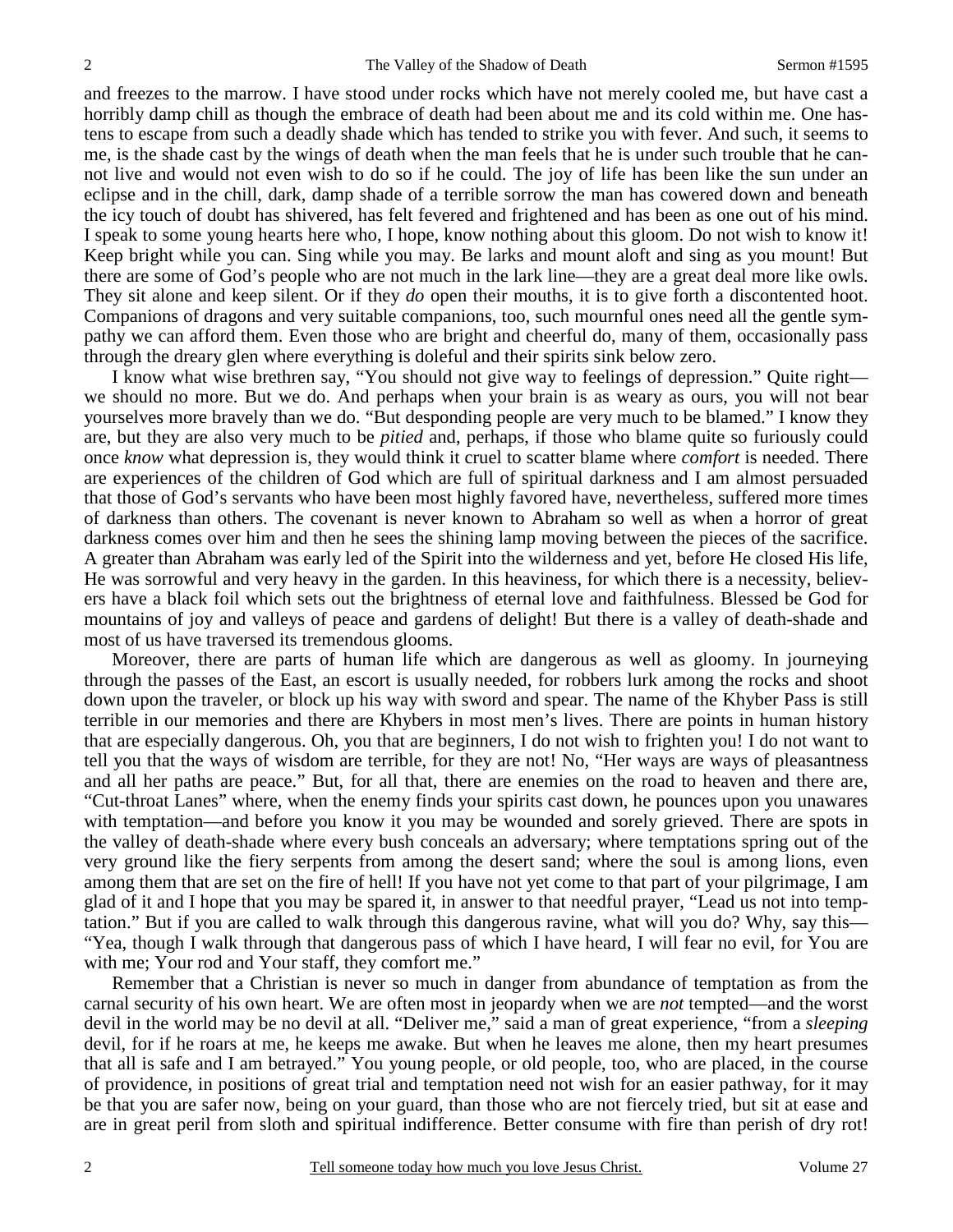The cold mountains of trial are far safer than the sultry plains of pleasure. I am not, therefore, alarmed at manifest danger—neither would I have you greatly dismayed because there is a gloomy gorge between you and heaven. One of the chief reasons of the gloom is the fact that this terrible pass is shrouded in mystery. You do not know what the sorrow is. The shadow—the shadow of death—what does it mean? You cannot discern the form which broods over you. You cannot grasp the foe. It is of no use drawing a sword against a shadow! Bunyan represents the pilgrim as putting up his sword when he came into the valley of the shadow of death. He had fought Apollyon with it, but when he came into the midnight of that horrible valley, it was of no use to him. Everything was so veiled, magnified and blackened in the dark.

 Hob-goblin as he called them hovered around—strange shapes and singular forms of doubts which he could not meet with reasoning or overcome with argument. A man can pluck up courage against a thing he knows, but an evil which he does not know unmans him! He does not know what the trial is and yet a strange, joy-killing feeling is upon him. He cannot see the extent of his loss in business, but he fears that his all will go—he does not know the end of his child's illness, but death appears to be threatening. All is suspense and surmise and the evil of evils is uncertainty. That which frightened Belshazzar when the handwriting was on the wall was, no doubt, that he could see the hand, but he could not see the arm and the body to which the hand belonged. It seemed so singular to see the mystic handwriting in letters of lightning and no more! So, sometimes, it seems to us as if we could not make out our condition—could not understand God's dealings with us. We have seemed to be at cross-purposes with providence. We have come to a place where two seas meet and we cannot understand the current. Our temptation has been comparable to a cyclone and we do not know which way the hurricane is sweeping—we are in the power of a whirlwind, jerked to and fro.

 Such things happen to God's people now and then. And what are they to do when they get into these perplexities, these mysterious troubles that they cannot at all describe? They must do—and God help them to do—as this blessed man did, who in the peace and confidence of faith went on his way *singing*—Yea, though I walk through the valley shaded by the mysterious wings of death and though I know nothing of my way and cannot understand it, yet will I fear no evil, for You are with me. You know the way that I take. There are no mysteries with my God. You have the thread of this labyrinth and You will surely lead me through. Why, therefore, should I fear? Your rod and Your staff, they comfort me! Gloom, danger, mystery—these three all vanish when faith lights up her heavenly lamp, trimmed with the golden oil of the promise. Nor is this all; the idea of solitude is in the text. The path is lonely and the pilgrim sings, "Yea, though I walk"—as if he walked alone, no one sharing his shadowed pathway! Solitude is a very great trial to some spirits and some of us know a great deal of what it means, for we dwell alone, in a *spiritual* sense. But you will say, "Do you not mingle with crowds?" Yes, and there is no solitude like it. When your office and position set you as on a mountain all alone, you will know what I mean. For the sheep, there are many companions, but for the shepherd few.

 Those who watch for souls come into positions in which they are divided from all human help. Nobody knows your cares or can guess the burden of your soul. And those who try to sympathize with you fail in the generous attempt. Some of you, perhaps, are in a position in which you complain, "Nobody was ever tried as I am. I feel as if God had set me as a mark for His arrows." Or possibly you murmur, "There may be many more afflicted than I, but none in my peculiar way. I suffer a singularity of trial." Just so and that is an essential part of the bitterness of your cup—that you should lament that you are alone. But will you not say, with your divine Master, "You shall leave me alone and yet I am not alone, because the Father is with me"? Now is the time for *faith*. When you trust God and a friend, there is a question whether it is God you trust or the friend. But when the friend has left you and only God is near, no question remains. If you and I are walking together and a dog follows us, who knows which is the dog's master? But when you go off to the left and I turn to the right, all men will see which one of us owns the dog by seeing which he follows! If you can trust in God alone, then are you really trusting Him! And if, when creature streams run dry, you can stoop down to the Creator's overflowing well and drink there, then you are a believer and there is no mistake about it. It is profitable to be driven into loneliness that we may prove whether we are solely trusting in God or not. It is a bad thing to be standing with one foot on the sea and the other on the land. An angel stood in that fashion and it suits an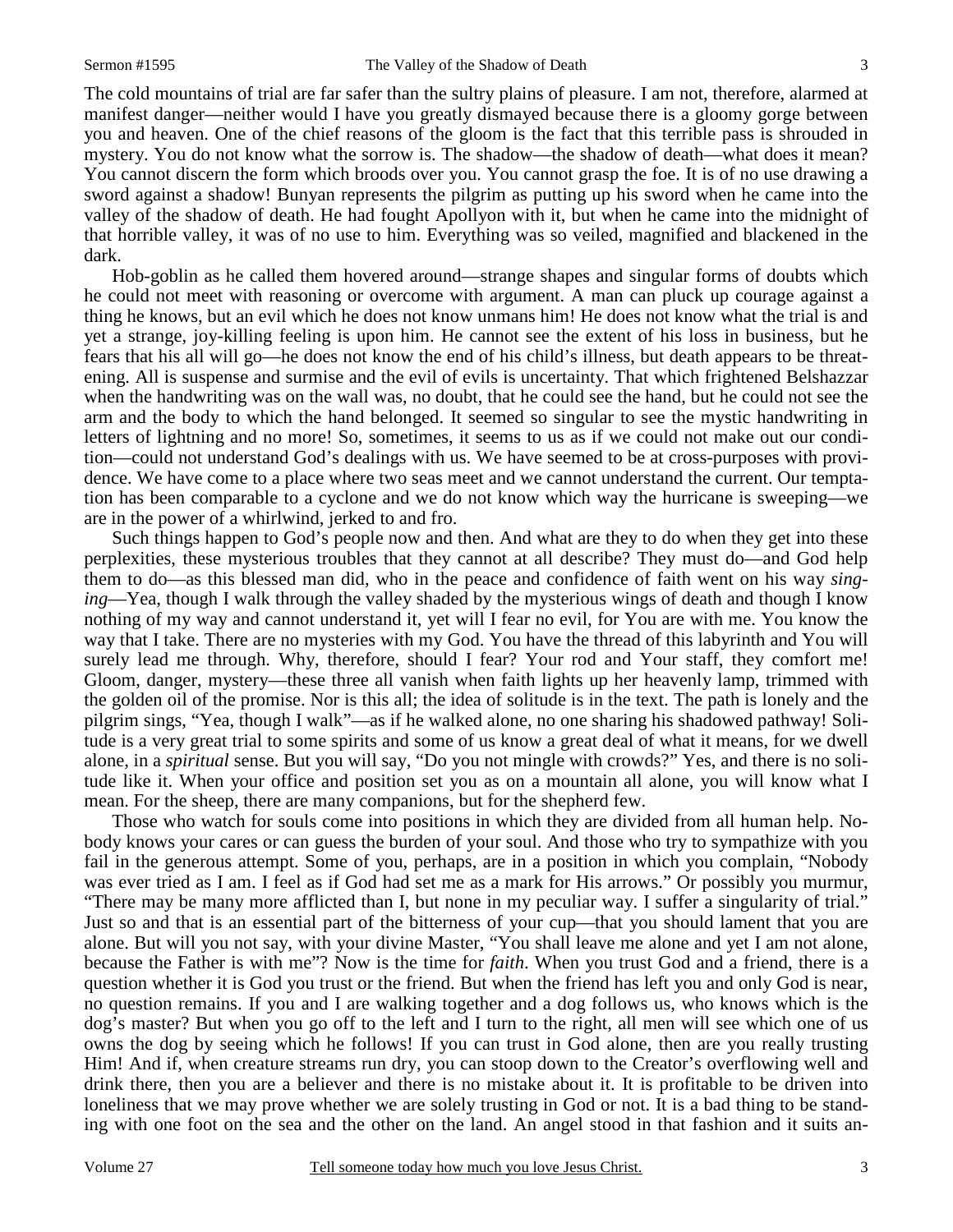gels—but it is not a safe posture for such burdened beings as men and women! We must get both feet on the Rock of Ages, or the foot which stands upon the sea of changeful self will be our downfall. My soul, wait only upon God! When faith's *only* foundation is the power and faithfulness of the Lord, she learns to glory in the absence of all visible help and sings with joyful heart—"Yea, though I walk through death's dark valley, unattended by human companion, I will fear no evil, for my God is near!"

 Let me remark, further, that though this valley is thus gloomy, dangerous, mysterious and solitary, yet it is often traversed. Many more go by this road than some people dream. Among those who wear a cheerful countenance in public there are many who are well acquainted with this dreary valley—they have passed through it often—and may be in it now. When I wear the sackcloth of sorrow, I try to bind it about my loins *under* my outer garments and not where all shall see it, for has not the Master said, "You, when you fast, anoint your head and wash your face that you appear not unto men to fast"? Why should we cast others down? There is enough sorrow in the world without our spreading the infection by publishing our troubles. Storybooks are sent me to review and when I perceive that they contain harrowing tales of poverty, I make short work of them. I see quite enough of sorrow in *real* life—I do not need fiction to fret my heart. If men and women must write works of fiction, they might as well write cheerfully, and not break people's hearts over mere fabrications. If I must weep, let it be over an actual grief and not over a painted affliction. But so it is—some like to tell the story of their sorrows and care little what may be the influence upon others—they might have a little more consideration for their fellow man. If my own heart is bleeding, why should I wound others? Sometimes it is brave to be speechless, even as the singer puts it—

#### *"Bear and forbear, and silent be. Tell no man your misery."*

It is surely true that a great number of God's best servants have trod the deeps of the Valley of the Shadow and this ought to comfort some of you. The footsteps of the holy are in the Valley of Weeping. Saints have marched through the Via Dolorosa—do you not see their footprints? Above all others mark one footstep! Do you not see it? Stoop down and fix your gaze upon it! Go on your knees and view it! If you watch it well, you will observe the print of a nail. As surely as this Word of God is true, your Lord has felt the chill of the death-shade. There is no gloom of spirit, apart from the sin of it, into which Jesus has not fallen! There is no trouble of soul, or turmoil of heart which is free from sin, which the Lord has not known. He says, "Reproach has broken My heart and I am full of heaviness." The footprint of the Lord of life is set in the rock forever, even in the valley of the shadow of death! Shall we not cheerfully advance to the cross and death of Jerusalem when Jesus goes before us? I shall close my remarks upon this Via Mala of terrors by showing that dark and gloomy as it is, it is not an unhallowed pathway. No sin is necessarily connected with sorrow of heart, for Jesus Christ our Lord once said, "My soul is exceedingly sorrowful even unto death." There was no sin in Him, and consequently, none in His deep depression! We have never known a joy or a sorrow altogether untainted with evil, but in grief, itself, there is no necessary cause of sin. A man may be as happy as all the birds in the air and there may be no sin in his happiness. And a man may be exceedingly heavy and yet there may be no sin in the heaviness. I do not say that there is not sin in all our feelings, but still, the feelings in themselves need not be sinful!

 I would, therefore, try to cheer any brothers and sisters who are sad, for their sadness is not necessarily blameworthy. If their downcast spirit arises from unbelief, let them flog themselves and cry to God to be delivered from it. But if the soul is sighing, "Though He slays me, yet will I trust in Him," its being slain is not a fault. If the man cries, "My God, my soul is cast down within me; therefore will I remember You," his soul's being cast down within him is no sin. "If need be," says the apostle, "you are in heaviness through manifold temptations." Not only, "If need be you are in the temptations," but, "you are in *heaviness* through them." There is a necessity for the heartbreak, for it is in the heaviness of the spirit that the essence of the trial is found. Does not Solomon say, "The blueness of a wound cleans away evil"? If the blow is not such as to leave its bruise, there has been no chastening that will do us good. Heaviness of spirit is not, therefore on every occasion, a matter for which we need condemn ourselves though it will be well, always, to turn a severe side to yourself. However we may censure ourselves for heart sorrow, we must be careful not to condemn others—for the way of sorrow is not the way of sin, but a hallowed road sanctified by the praying of myriads of pilgrims now with God—pilgrims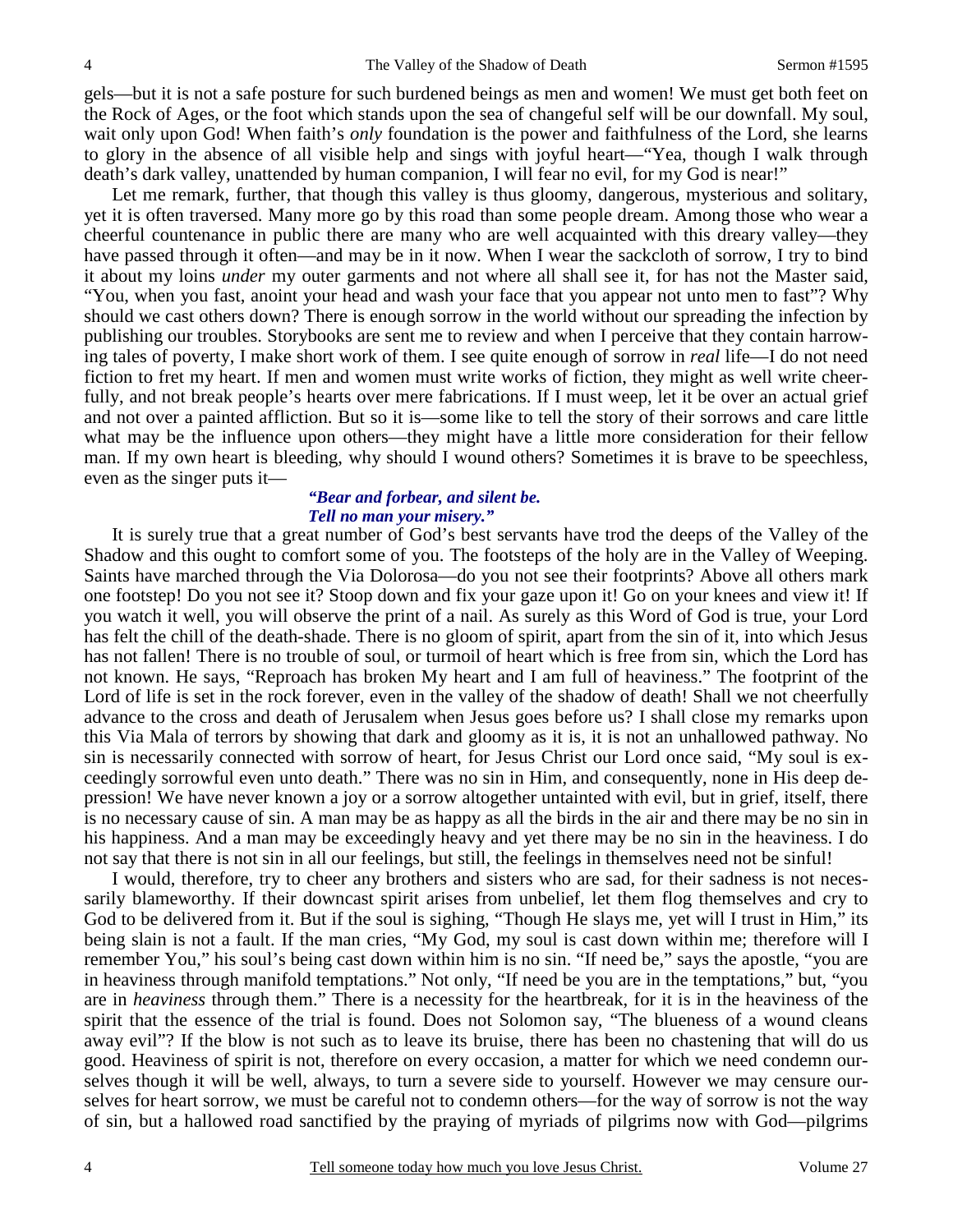who, passing through the valley of Baca made it a well, the rain also filled the pools. Of such it is written, "They go from strength to strength; every one of them in Zion appears before God."

**II.** Our second head, upon which we shall speak for a little while, is THE PILGRIM AND HIS PROGRESS. "Yea, though I walk through the valley of the shadow of death." The pilgrim, you observe, first, is calm in the prospect of his dreary passage. I do not think that it is one-half so hard to bear a trouble as it is to think of it beforehand. The poet well said that many of us—

### *"Feel a thousand deaths in fearing one."*

The outriders of trouble are often of a fiercer countenance than the trouble itself. We suffer more in the dread of something than in the endurance of the stroke. Here we have a man of faith who is calm in expectancy of trouble—"I shall walk," says he, "through the valley of the shadow of death. I expect to do so, but I will fear no evil."

 Have you my friend trouble evidently drawing near to you? Are there tokens of a storm all around you? Then look bravely at the future! Let not your heart fail you while waiting for the thunder and the hurricane. David said, "Though a host should encamp against me, my heart shall not fear; though war should rise against me, in this will I be confident." Encamped enemies generally trouble us more than actually contending foes. When once the enemy raises the war cry and comes on, we are awakened to valor and meet him, foot to foot. But while he tarries and holds us in suspense, our heart is apt to eat into itself with perplexity. We can see that our deadly foe is in his camp, but we do not know whether he will attack us at the middle watch of the night, or at the dawn of the day. We do not know when his onslaught will be—this suspense distresses the soul and, therefore, the glory of a faith that can say— "Though I know that I shall soon suffer, yet in the prospect of it I am at rest. I fear no evil." Beloved, pray to be calm in the prospect of trial—it is half the battle! Is it not written of the believer, "He shall not be afraid of evil tidings: his heart is fixed, trusting in the Lord"? Furthermore, the pilgrim is steady in his progress. "Yea, though I walk through the valley," he says. He does not run in haste. He walks quietly along.

We are generally in a hurry to get our trouble over, like those who say, "If medicine must be taken, let it be taken as soon as possible." There is a season for all things. Let us wait till the trouble comes from the hand of the Lord, for He will time it to the second. "There! I must know the worst of it," cries one. "I feel in such a horrible state of suspense that I must end it one way or another." But, my dear friend, faith is not in such a frightful bustle—"He that believes shall not make haste." faith is quick when it has to serve God, but it is patient when it has to wait for Him. There is no hurry about the psalmist, "Yea, though, I walk" he says—quietly, calmly, steadily. The pace of the experienced man of God is a walk. Young people fly—"they shall mount up with wings as eagles." Growing men "run and are not weary." But when a man of God becomes a father in the church and is endowed with abounding strength, he walks and does not faint. Walking is the regulation pace for veteran soldiers of Christ—all the rest is for the raw recruits! So David, in effect, declares—I shall walk through the valley of the shadow of death as quietly as I walk my garden in the evening, or go down the street about my business. My affliction does not unfit me for duty. I am not flurried and worried about it. May God give you, my dear brothers and sisters, this calm faith. I pray that He may give it to me, for I greatly need it. I have often confessed my need of it and confessed it with shame and confusion of face, for I serve a blessed Master and I ought never to fear, nor allow pain of body to produce trembling of heart. O sacred Comforter, shed abroad in my heart the peace of God!

 The next point about the pilgrim's progress is that he is secure in his expectancy. "Yea, though I walk through the valley." There is a bright side to that word, "through." He expects to come out of the dreary pass to a brighter country! Just as the train of his life enters into the dark tunnel of tribulation, he says within himself, "I shall come out on the other side. It may be very dark and I may go through the very bowels of the earth, but I am bound to come out on the other side." So is it with every child of God. If his way to heaven should lie over the bottom of the sea, hard by the roots of the mountains where the earth, with her bars, is about him, he will traverse the road in perfect safety. Jonah's road to heaven lay that way and a special conveyance was started for him—"The Lord had prepared a great fish to swallow up Jonah."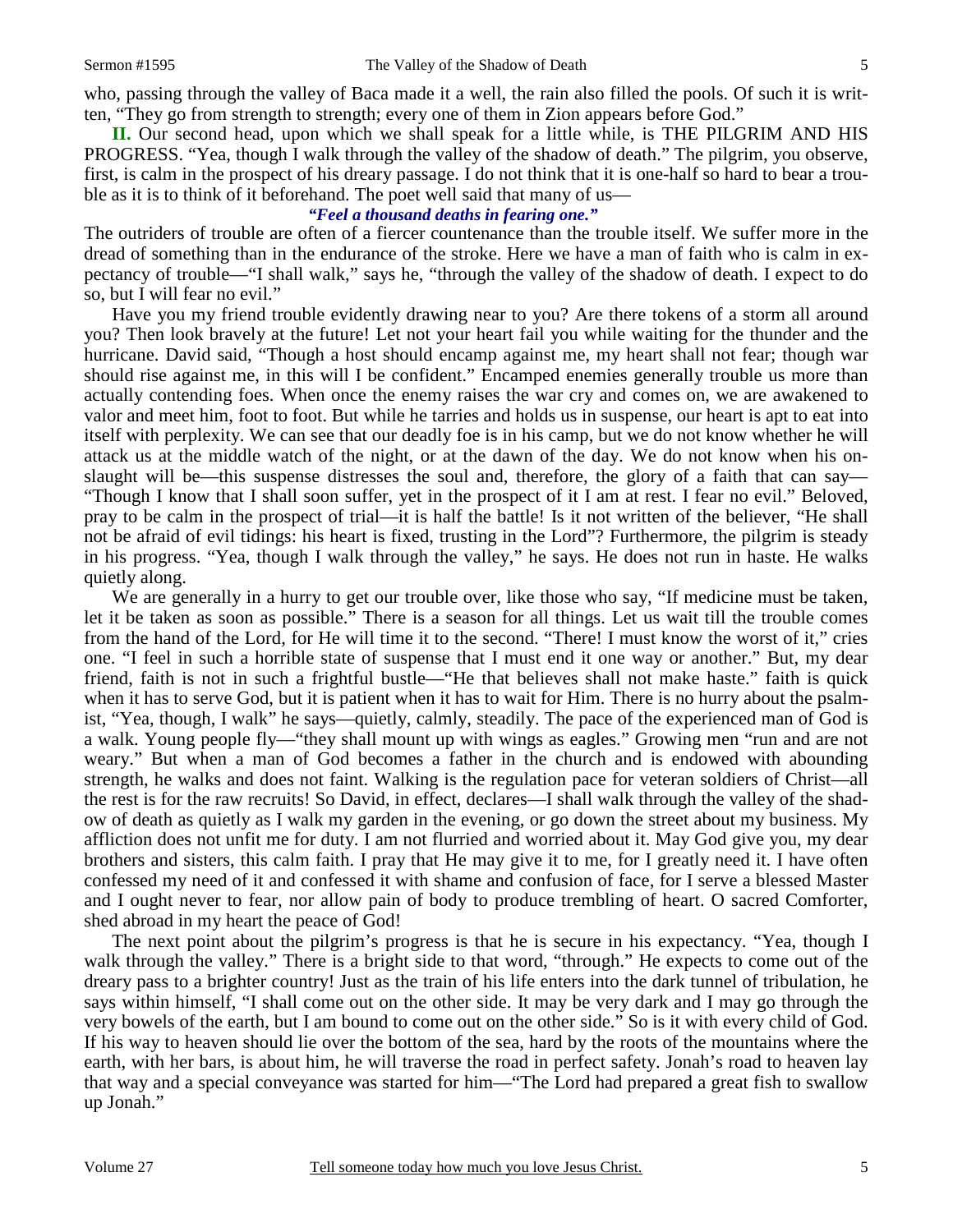I do not suppose there was ever any other fish of the sort. Naturalists cannot find such a whale, they say, nor need they look for it, for the Scripture says, "The Lord *prepared* a fish." He knew how to make it to hold Jonah and the fish accommodated its passenger and brought him right to shore. Providence makes special preparation for every tried saint. If you are God's servant and are called to a very peculiar trial, some singular providence, the like of which you have never read of, shall certainly happen to you to illustrate in your case the divine goodness and faithfulness! Oh, if we had more faith! Oh, if we had more faith, life would be happy, trials would be light! Brethren, is it not an easy thing to walk through a shadow? If you get up in the morning and saunter down the field and the spiders have spun their cobwebs across the path in a thousand places, you brush them all away—and yet there is more strength in a cobweb than in a shadow!

 The psalmist speaks without fear, for he regards his expected trials as walking through a *shadow*. Trials and troubles, if we have but faith, are mere shadows that cannot hinder us on our road to heaven. Sometimes God so overrules afflictions that they even *help* us on to glory! Therefore let us walk on and never be afraid. Let us be sure that if we walk in at one end of the hollow way of affliction, we shall walk out at the other. Who shall hinder us when God is with us? The main point about this pilgrim and his progress is that he is perfectly innocent of fear. He says, "I shall fear no evil." It is beautiful to see a child at perfect peace amid dangers which alarm all those who are with him. I have read of a little boy who was on board a vessel that was being buffeted by the tempest and everybody was distressed, knowing that the ship was in great peril.

 There was not a sailor on board, and certainly not a passenger, who was not full of fear. This boy, however, was perfectly happy and was rather amused than alarmed by the tossing of the ship. They asked him why he was so happy at such a time. "Well," he said, "my father is the captain. He knows how to manage." He did not think it possible that the ship could go down while his father was in command! There was folly in such confidence, but there will be none in yours if you believe with an equally unqualified faith in *your* Father who can and will bring safely into port every vessel that is committed to His charge! Rest in God and be quiet from fear of evil! This pilgrim, while he is thus free from fear, is not at all fanatical or ignorant since he gives a good reason for his freedom from alarm. "I will fear no evil," says he, "for You are with me."

 Was there ever a better reason given under heaven for being fearless than this—that *God* is with us? He is on our side! He is pledged to help us! He has never failed us. He must cease to be what He is before He can cast away one soul that trusts Him. Where, then, is there room for terror? The child is confident because his mother is with him—much more should we be serene in heart since the omniscient, the omnipotent, the immutable God is on our side! "Whom shall I fear?" Whom shall we select to honor with our dread? Is there anybody that we need to fear? "Who shall lay anything to the charge of God's elect? It is God that justifies. Who is he that condemns?" Christ has died and risen again and sits up yonder at the right hand of God as our representative—who, then, can harm us? Let the heavens be dissolved and the earth be melted with fervent heat, but let not the Christian's heart be moved! Let him stand like the great mountains whose foundations are confirmed forever, for the Lord God will not forsake His people or break His covenant. "I will fear no evil, for You are with me."

 There is something more, here, than freedom from fear and a substantial reason for it, for the true believer rejoices in exalted companionship. "You are with me." You—You, You—the King of kings, before whom every seraph veils his face, abashed before the awful majesty of his Maker. "You are with me." You before whom the greatest of the great sink into utter insignificance—YOU are with me! How brave that man ought to be who walks with the lion of the tribe of Judah as his guard! What steady footsteps should that man take who treads upon a rock and knows it. "You are with me." Trembling brother, you would feel perfectly safe if you had your eyes opened to see the companies of angels that surround you. You would rejoice in your security if you saw horses of fire and chariots of fire encompassing you. But such defenses are as nothing compared with those which are always around you! God is better than myriads of chariots! "The chariots of God are twenty thousand, even thousands of angels," but the glory of it is that, "God is among them as in Sinai." God is with every one of His children! We dwell *in* Him and He dwells in *us*. "I in them and they in Me," says Christ. A vital, everlasting union exists between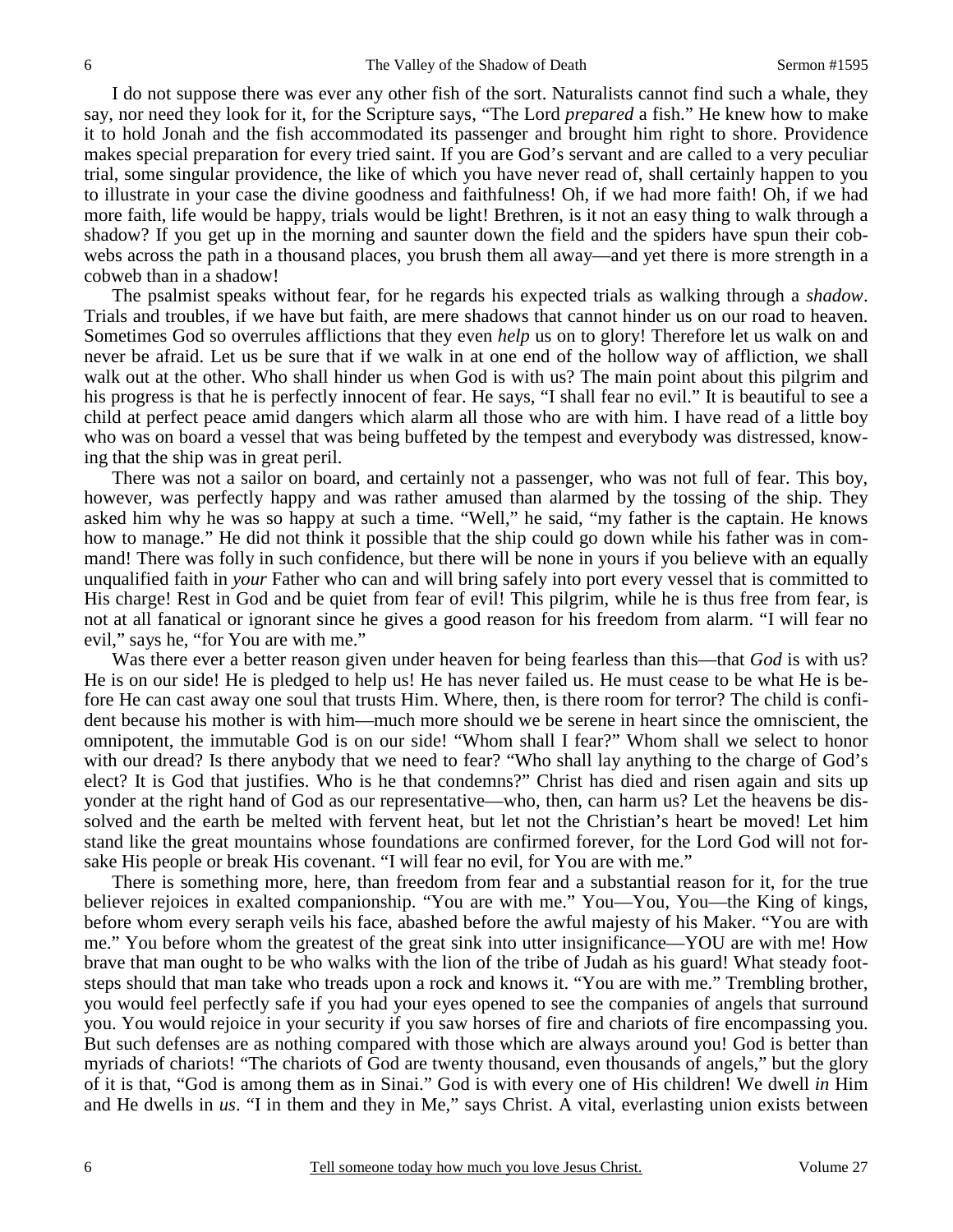every believing soul and God—then what cause can there be for fear? "You are with me." Oh for grace to be brave pilgrims and to make steady progress with heavenly company as our glory and defense!

**III.** Now, I shall close with my third head, which is most evidently in the text—THE SOUL AND ITS SHEPHERD—for David says, "Your rod and Your staff, they comfort me." You see the psalm is all about a shepherd and a soul that feels itself to be like a sheep. The rod and staff, the tokens of shepherdry, are the comforts of the saints. What are the uses of the rod and staff? Consider, first, that the rod was used for numbering the sheep. "Then shall the sheep pass, again, under the hand of him that counts them." The shepherd holds his rod and the sheep are counted as they pass under it.

 It is a very blessed thing when the soul can say, "The Lord counts me one of His. I am in the valley of the shadow of death, but I am one of the Lord's own purchased flock. I am in great sadness, but I am numbered with His redeemed." The Good Shepherd keeps all His sheep and He will preserve them in the gloomy valley. "The Lord knows them that are His." And the Lord will show Himself strong on behalf of His own. He says, "I give unto My sheep eternal life, and they shall never perish, neither shall any pluck them out of My hand." If He numbers me among His own, though I am the meanest of them and the feeblest in faith and lowest in grace, yet He will protect me! Since I can say, My Beloved is mine, and I am His, I am sure of every good thing! We need no better comfort, for when His disciples rejoiced because the devils were subject unto them, their Master said, "Nevertheless, rejoice not in this, but rather rejoice because your names are written in heaven." If with His rod, the Shepherd of Israel has pointed you out as His own, you may well be of good cheer, for the Lord will not lose one part of His portion, nor suffer the enemy to devour one of His flock.

 Next, the rod is used for rule. The shepherd's crook, which is now put into the hand of a bishop to show that he ought to be a shepherd, is the emblem of power and government. The shepherd is not only the keeper, but the lord of the sheep. Remember that your Savior is your sovereign. You call Him Master and Lord and you say well. Do you feel the spirit of obedience? I trust I do, for I long to serve Him. I am not what I ought to be, nor what I want to be, but my heart longs to obey His will. I accept His law to be my law and I wish always to be one of His most loyal subjects. I delight to think that the Lord reigns. It is a part of my song—"The Lord is King." My heart shouts it! I would proclaim it at the market of every town! Let Jesus Christ reign and reign forever and ever. The joy is that He does reign! His rod and staff are the emblems of the Shepherd-King and as we submit to His supreme sway, we find a comfort in His royal power and dignity.

 A third meaning, for the words are very full of doctrine—is this—the rod and staff are meant for guidance. It is with his rod that the shepherd leads his flock. It is most sweet, most comfortable to believe that the Lord is guiding us. "You shall guide me with Your counsel, and afterwards receive me to glory." We are not half awake as the sheep of Christ, but if we were to watch our Lord, we should see Him gently leading His by a right way. When we are not willful, but wait upon Him, He leads us on in a way which we should not have chosen of our own accord—but it is the safe and right way. When we do not know which road to take, we are not left to make a foolish choice, but we hear a voice behind us saying, "This is the way, walk in it." It is a blessed thing, when we are in a troubled condition, to be quite confident that the Lord, Himself, brought us there, for then we are sure that the road must be right, since our Shepherd never misleads His flock. If we follow where Jesus leads, the Guide is responsible for the road.

 The next meaning of the rod and staff is that of urging onward. The sheep, sometimes, are lazy and will not stir. And then the shepherd pushes them on, a bit, with his rod and staff. Have you ever felt the divine nudging? Perhaps in a sermon you have had a pretty sharp thrust. I know I have had to lay on the rod, at times, in the Master's name, upon certain fat sheep who are not quite as nimble as they ought to be. But their wool is so thick that I can scarcely make them feel! The Great Shepherd knows how to touch them. He can give such a push, when sheep are lingering behind, that all of a sudden you see them leap forward and you wonder how it is that they go to the front so eagerly! If I am troubled and I feel that it speeds me on in the right road—if it drives me to prayer, if it makes me honor God more—then the rod and staff comfort me. It is a happy thing to be afflicted towards heaven! It is an evil thing to be comfortable in doing nothing—a horrible thing to be sinking into indifference and not to care whether you get out of it or not. But it is good to be tried and so made earnest for more divine grace. It comforts